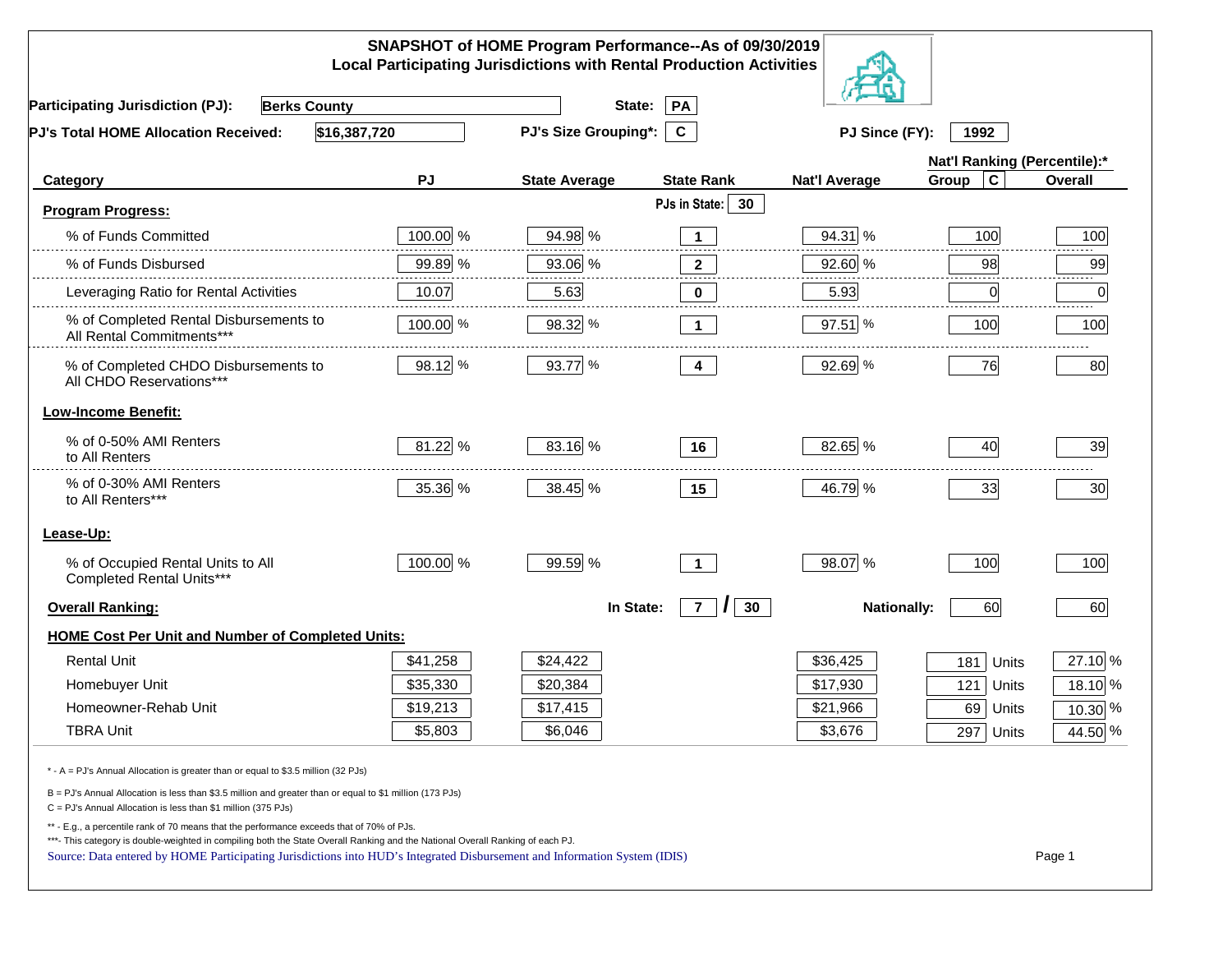|                                                                                                                                                                                                                                              |        |                            |                                 |                     | <b>Program and Beneficiary Characteristics for Completed Units</b> |                                                      |                    |                             |                                                    |                    |
|----------------------------------------------------------------------------------------------------------------------------------------------------------------------------------------------------------------------------------------------|--------|----------------------------|---------------------------------|---------------------|--------------------------------------------------------------------|------------------------------------------------------|--------------------|-----------------------------|----------------------------------------------------|--------------------|
| <b>Participating Jurisdiction (PJ): Berks County</b>                                                                                                                                                                                         |        |                            |                                 | $\overline{PA}$     |                                                                    |                                                      |                    |                             |                                                    |                    |
| <b>Total Development Costs:</b><br>(average reported cost per unit in<br>PJ:<br><b>HOME-assisted projects)</b>                                                                                                                               |        | <b>Rental</b><br>\$137,386 | Homebuyer<br>\$129,435          |                     | <b>Homeowner</b><br>\$21,685                                       | <b>CHDO Operating Expenses:</b><br>(% of allocation) |                    | PJ:<br><b>National Avg:</b> |                                                    | $2.9\%$<br>$1.1$ % |
| State:*<br>National:**                                                                                                                                                                                                                       |        | \$134,012<br>\$135,225     | \$53,428<br>\$88,236            |                     | \$18,176<br>\$26,222                                               |                                                      |                    |                             |                                                    |                    |
|                                                                                                                                                                                                                                              | %      | %                          | Rental Homebuyer Homeowner<br>% | <b>TBRA</b><br>$\%$ |                                                                    |                                                      | <b>Rental</b><br>% | $\frac{9}{6}$               | <b>Homebuyer Homeowner</b><br>℅                    | <b>TBRA</b><br>%   |
| <b>RACE:</b><br>White:                                                                                                                                                                                                                       | 77.9   |                            | 88.4                            | 0.0                 | <b>HOUSEHOLD TYPE:</b><br>Single/Non-Elderly:                      |                                                      |                    |                             |                                                    |                    |
| <b>Black/African American:</b>                                                                                                                                                                                                               | 9.9    | 69.4                       | 4.3                             | 0.0                 | Elderly:                                                           |                                                      | 29.8               | 30.6                        | 18.8                                               | 0.0                |
| Asian:                                                                                                                                                                                                                                       | 0.0    | 3.3<br>0.8                 | 0.0                             | 0.0                 | <b>Related/Single Parent:</b>                                      |                                                      | 55.8               | 0.8                         | 34.8                                               | 0.0                |
| American Indian/Alaska Native:                                                                                                                                                                                                               | 0.0    | 0.0                        | 0.0                             | 0.0                 | <b>Related/Two Parent:</b>                                         |                                                      | 9.9<br>1.1         | 31.4<br>33.9                | 21.7<br>20.3                                       | 0.0<br>0.0         |
| Native Hawaiian/Pacific Islander:                                                                                                                                                                                                            | 0.0    | 0.0                        | 0.0                             | 0.0                 | Other:                                                             |                                                      | 3.3                | 3.3                         | 2.9                                                | 0.0                |
| American Indian/Alaska Native and White:                                                                                                                                                                                                     | 0.0    | 0.0                        | 0.0                             | 0.0                 |                                                                    |                                                      |                    |                             |                                                    |                    |
| Asian and White:                                                                                                                                                                                                                             | 0.0    | 0.0                        | 0.0                             | 0.0                 |                                                                    |                                                      |                    |                             |                                                    |                    |
| <b>Black/African American and White:</b>                                                                                                                                                                                                     | 0.0    | 0.0                        | 0.0                             | 0.0                 |                                                                    |                                                      |                    |                             |                                                    |                    |
| American Indian/Alaska Native and Black:                                                                                                                                                                                                     | 0.0    | 0.0                        | 0.0                             | 0.0                 |                                                                    |                                                      |                    |                             |                                                    |                    |
| <b>Other Multi Racial:</b>                                                                                                                                                                                                                   | $1.1$  | 0.8                        | 0.0                             | 0.0                 |                                                                    |                                                      |                    |                             |                                                    |                    |
| Asian/Pacific Islander:                                                                                                                                                                                                                      | 0.0    | 0.0                        | 0.0                             | 0.0                 |                                                                    |                                                      |                    |                             |                                                    |                    |
| <b>ETHNICITY:</b>                                                                                                                                                                                                                            |        |                            |                                 |                     |                                                                    |                                                      |                    |                             |                                                    |                    |
| <b>Hispanic</b>                                                                                                                                                                                                                              | 11.0   | 25.6                       | 7.2                             | 0.0                 |                                                                    |                                                      |                    |                             |                                                    |                    |
| <b>HOUSEHOLD SIZE:</b>                                                                                                                                                                                                                       |        |                            |                                 |                     | SUPPLEMENTAL RENTAL ASSISTANCE:                                    |                                                      |                    |                             |                                                    |                    |
| 1 Person:                                                                                                                                                                                                                                    | 76.8   | 19.8                       | 31.9                            | 0.0                 | Section 8:                                                         |                                                      | 14.4               | 0.8                         |                                                    |                    |
| 2 Persons:                                                                                                                                                                                                                                   | $11.0$ | 26.4                       | 26.1                            | 0.0                 | <b>HOME TBRA:</b>                                                  |                                                      | 1.1                |                             |                                                    |                    |
| 3 Persons:                                                                                                                                                                                                                                   | 5.5    | 22.3                       | 11.6                            | 0.0                 | Other:                                                             |                                                      | 30.9               |                             |                                                    |                    |
| 4 Persons:                                                                                                                                                                                                                                   | 5.0    | 17.4                       | 17.4                            | 0.0                 | No Assistance:                                                     |                                                      | 53.6               |                             |                                                    |                    |
| 5 Persons:                                                                                                                                                                                                                                   | 0.0    | 10.7                       | 8.7                             | 0.0                 |                                                                    |                                                      |                    |                             |                                                    |                    |
| 6 Persons:                                                                                                                                                                                                                                   | 0.6    | 2.5                        | 2.9                             | 0.0                 |                                                                    |                                                      |                    |                             |                                                    |                    |
| 7 Persons:                                                                                                                                                                                                                                   | 0.0    | 0.8                        | 1.4                             | 0.0                 |                                                                    |                                                      |                    |                             |                                                    |                    |
| 8 or more Persons:                                                                                                                                                                                                                           | 1.1    | 0.0                        | 0.0                             | 0.0                 | # of Section 504 Compliant Units:                                  |                                                      |                    | 94                          |                                                    |                    |
| The State average includes all local and the State PJs within that state<br>** The National average includes all local and State PJs, and Insular Areas<br># Section 8 vouchers can be used for First-Time Homebuyer Downpayment Assistance. |        |                            |                                 |                     |                                                                    |                                                      |                    |                             |                                                    |                    |
| Source: Data entered by HOME Participating Jurisdictions into HUD's Integrated Disbursement and Information System (IDIS)                                                                                                                    |        |                            |                                 |                     |                                                                    |                                                      |                    |                             | <b>HOME Program Performance SNAPSHOT</b><br>Page 2 |                    |